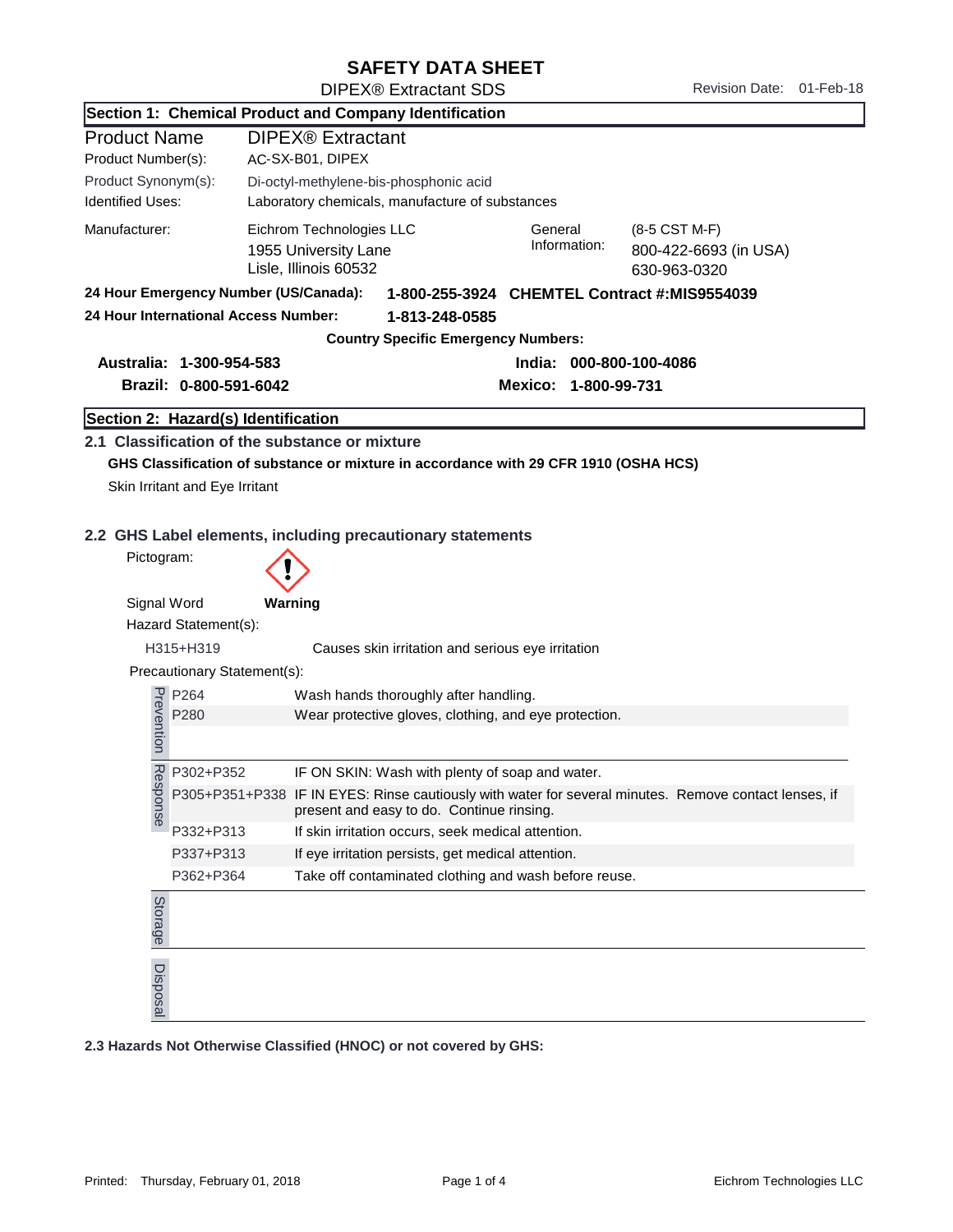## Component CAS\_Number Percentage Range Section 3: Composition / Information on Ingredients Di-octyl-methylene-bis-phosphonic acid 180572-58-1 100%

| Section 4: First-aid Measures                                  |                                                                                                                                                             |
|----------------------------------------------------------------|-------------------------------------------------------------------------------------------------------------------------------------------------------------|
| <b>General Advice</b>                                          | The hazardous properties of this material have not been established. Treat material<br>as if it were toxic when evaluating first aid requirements.          |
| Ingestion                                                      | Rinse mouth and call a POISON CONTROL CENTER or doctor if you feel unwell.                                                                                  |
| <b>Skin Contact</b>                                            | Wash immediately with soap and copious amounts of water. Remove and wash<br>contaminated clothing promptly. If irritation develops, seek medical attention. |
| Eye Contact                                                    | IF IN EYES: Rinse cautiously with water for several minutes. Remove contact<br>lenses, if present and easy to do. Continue rinsing.                         |
| Inhalation                                                     | Remove to fresh air. If breathing is labored, administer oxygen. If not breathing,<br>give artificial respiration. Seek medical attention.                  |
| Most important symptoms and effects,<br>both acute and delayed | No further relevant information available.                                                                                                                  |

Indication of any immediate medical attention and special treatment needed antidote. Treat according to symptoms (decontamination, vital functions), no known specific

| Section 5: Firefighting Measures                   |                                                                                                                                                                                            |  |  |
|----------------------------------------------------|--------------------------------------------------------------------------------------------------------------------------------------------------------------------------------------------|--|--|
| <b>Extinguishing Media</b>                         | Foam, CO2, Dry Chemical                                                                                                                                                                    |  |  |
| Fire and Explosion Hazards                         | Highly toxic and irritating fumes may be released and extinguishing water runoff may<br>be toxic.                                                                                          |  |  |
| Protective Equipment                               | Wear positive pressure self-contained breathing apparatus and full personal<br>protective equipment.                                                                                       |  |  |
| Special Hazards                                    | Possible combustion products include phosphorous oxides, phosphoric acid, carbon<br>dioxide, and carbon monoxide, in addtion to unidentified organic compounds.                            |  |  |
| Section 6: Accidental Release Measures             |                                                                                                                                                                                            |  |  |
| <b>Personal Precautions</b><br>and clean-up        | Use proper personal protect equipment (specified in section 8)<br>Methods and materials for containment Ventilate area and wash spill site after material pickup is complete.              |  |  |
|                                                    | Scrape up material and transfer to a closed, dry container for disposal.                                                                                                                   |  |  |
| Reference to other sections                        | For disposal see section 13.                                                                                                                                                               |  |  |
| Section 7: Handling and Storage                    |                                                                                                                                                                                            |  |  |
| Conditions for safe handling                       | Avoid contact with skin and eyes. Avoid inhalation of vapor or mist.                                                                                                                       |  |  |
| Conditions for safe storage                        | Normal warehouse storage in cool, dry area is satisfactory.                                                                                                                                |  |  |
|                                                    | Keep away from strong oxidizers.                                                                                                                                                           |  |  |
| Section 8: Exposure Controls / Personal Protection |                                                                                                                                                                                            |  |  |
| <b>Control Parameters</b>                          | Contains no substances with occupational exposure limit values.                                                                                                                            |  |  |
| <b>Exposure Controls</b>                           | Avoid contact with skin, eyes, and clothing. Wash hands before breaks and<br>immediately after handling the product.                                                                       |  |  |
|                                                    | Mechanical exhaust is required.                                                                                                                                                            |  |  |
| Eye protection                                     | Wear safety glasses.                                                                                                                                                                       |  |  |
| <b>Skin Protection</b>                             | Wear impervious gloves and clean body-covering clothing.                                                                                                                                   |  |  |
| Respiratory protection                             | Use NIOSH/MSHA approved respirator when handling material outside of<br>mechanical exhaust. An air-purifying respirator with an organic vapor cartridge or<br>canister may be permissible. |  |  |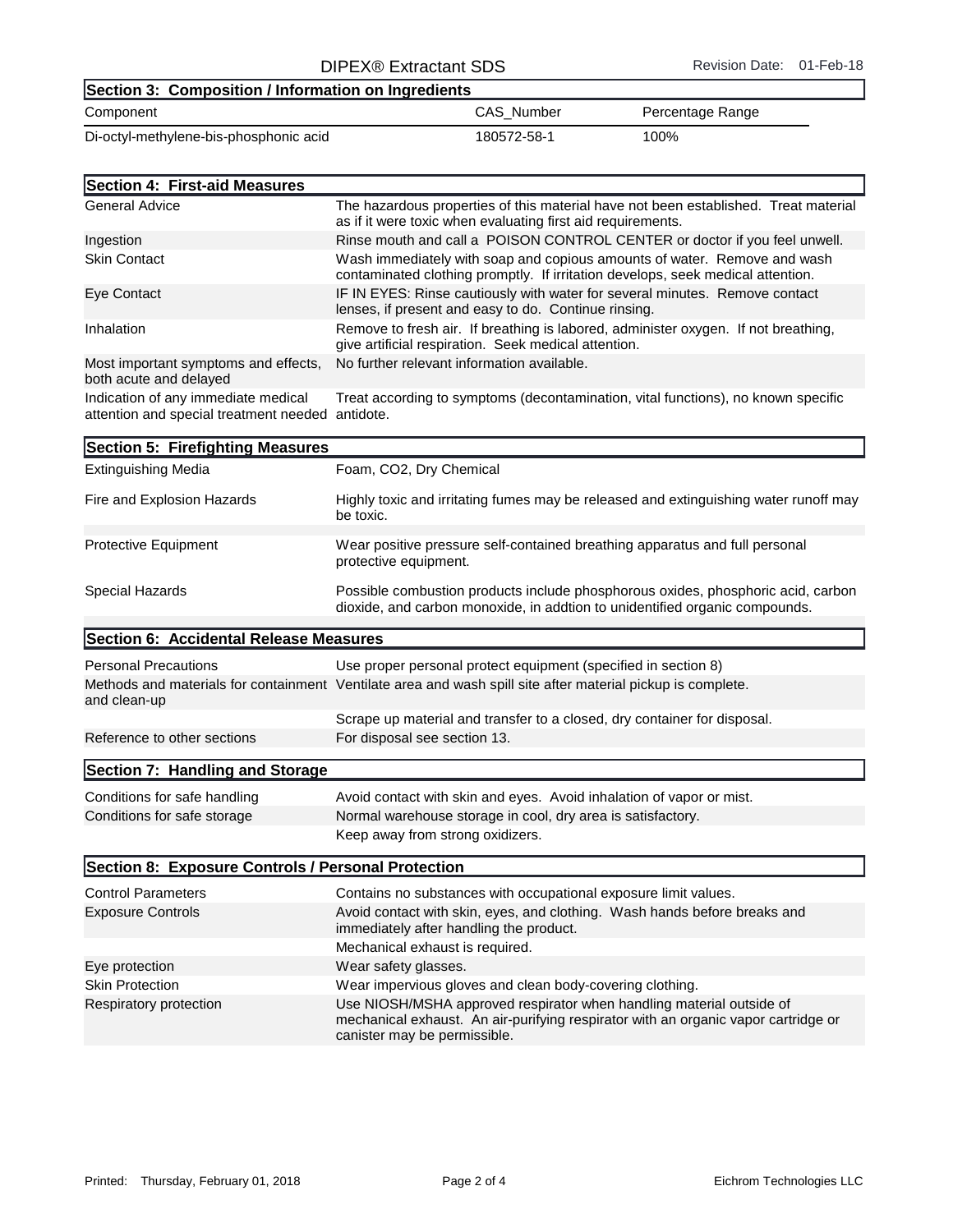## DIPEX® Extractant SDS Revision Date: 01-Feb-18

|                                                                |                  | DII LAW LAHAGAH ODO                                                                                                                                                                  |                                                                              |                                                                                 |  |
|----------------------------------------------------------------|------------------|--------------------------------------------------------------------------------------------------------------------------------------------------------------------------------------|------------------------------------------------------------------------------|---------------------------------------------------------------------------------|--|
| Section 9: Physical Properties                                 |                  |                                                                                                                                                                                      |                                                                              |                                                                                 |  |
| Information on basic physical and chemical properties          |                  |                                                                                                                                                                                      |                                                                              |                                                                                 |  |
| Appearance:                                                    | Liquid<br>Yellow |                                                                                                                                                                                      | <b>Explosion Limits</b><br>(Upper/Lower):                                    | Not Established                                                                 |  |
| Odor:<br>low to none                                           |                  |                                                                                                                                                                                      | Flash Point:                                                                 | Not established                                                                 |  |
| Odor Threshold:                                                | Not Established  |                                                                                                                                                                                      | Flammability:                                                                | Not Established                                                                 |  |
| pH:                                                            | Not established  |                                                                                                                                                                                      | Autolgnition Temperature:                                                    | Not Established                                                                 |  |
| <b>Melting Point:</b><br>Not established                       |                  |                                                                                                                                                                                      | Decomposition                                                                | Not Established                                                                 |  |
| <b>Boiling Point:</b>                                          | Not established  |                                                                                                                                                                                      | Temperature                                                                  |                                                                                 |  |
| <b>Relative Density:</b>                                       | Not Established  |                                                                                                                                                                                      | VaporPressure:                                                               | Not Established                                                                 |  |
| Solubility:                                                    |                  | Practically Insoluble in Water                                                                                                                                                       | VaporDensity:                                                                | Not Established                                                                 |  |
| <b>Partition Coefficient:</b>                                  | Not Established  |                                                                                                                                                                                      | <b>Evaporation Rate:</b>                                                     | Not Established                                                                 |  |
| Viscosity:                                                     |                  | Viscous; no data available                                                                                                                                                           |                                                                              |                                                                                 |  |
| Section 10: Stability and Reactivity                           |                  |                                                                                                                                                                                      |                                                                              |                                                                                 |  |
| Reactivity                                                     |                  | No hazardous reactions if stored and handled as indicated.                                                                                                                           |                                                                              |                                                                                 |  |
| <b>Chemical Stability</b>                                      |                  | Stable under normal handling and storage conditions.                                                                                                                                 |                                                                              |                                                                                 |  |
| Hazardous reactions                                            |                  | Reacts with strong oxidizing agents.                                                                                                                                                 |                                                                              |                                                                                 |  |
|                                                                |                  | Toxic fumes may be released if heated above the decomposition point.                                                                                                                 |                                                                              |                                                                                 |  |
|                                                                |                  | polymerization will not occur.                                                                                                                                                       | No hazardous reactions are expected in normal laboratory use. Hazardous      |                                                                                 |  |
| <b>Conditions to Avoid</b>                                     |                  | No relevant information available.                                                                                                                                                   |                                                                              |                                                                                 |  |
| Hazardous decomposition Products                               |                  | Possible combustion products include phosphorous oxides, phosphoric acid, carbon<br>dioxide, and carbon monoxide; additional unidentified organic compounds may also<br>be produced. |                                                                              |                                                                                 |  |
| Section 11: Toxicology Information                             |                  |                                                                                                                                                                                      |                                                                              |                                                                                 |  |
|                                                                |                  |                                                                                                                                                                                      |                                                                              |                                                                                 |  |
|                                                                |                  |                                                                                                                                                                                      | from the properties of the individual components.                            | The product has not been tested. The statements on toxicology have been derived |  |
| <b>Acute Toxicity</b>                                          |                  |                                                                                                                                                                                      |                                                                              |                                                                                 |  |
| <b>Oral Effects</b>                                            |                  | Oral LD50 has not been determined. Acute toxicity via the oral route of<br>administration expected to be low.                                                                        |                                                                              |                                                                                 |  |
| <b>Inhalation Effects</b>                                      |                  | No data available for acute inhalation effects. Acute toxicity via the inhalation route<br>of administration expected to be low.                                                     |                                                                              |                                                                                 |  |
| <b>Dermal Effects</b>                                          |                  | Dermal LD50 has not been determined.                                                                                                                                                 |                                                                              |                                                                                 |  |
| Skin corrosion/irritation                                      |                  |                                                                                                                                                                                      |                                                                              |                                                                                 |  |
|                                                                |                  |                                                                                                                                                                                      | Non-corrosive to skin via Corrositex® (skin) test.                           |                                                                                 |  |
| Serious eye damage/irritation                                  |                  |                                                                                                                                                                                      |                                                                              |                                                                                 |  |
|                                                                |                  |                                                                                                                                                                                      | No test data available regarding eye irritation. Slight irritation expected. |                                                                                 |  |
| Respiratory or skin sensitization                              |                  |                                                                                                                                                                                      |                                                                              |                                                                                 |  |
|                                                                |                  | No data available regarding respiratory sensitization effects of this product.                                                                                                       |                                                                              |                                                                                 |  |
| <b>Germ Cell Mutagenicity</b>                                  |                  |                                                                                                                                                                                      |                                                                              |                                                                                 |  |
| No data available regarding mutagenic effects of this product. |                  |                                                                                                                                                                                      |                                                                              |                                                                                 |  |
| Carcinogenicity                                                |                  |                                                                                                                                                                                      |                                                                              |                                                                                 |  |
|                                                                |                  |                                                                                                                                                                                      | No data available regarding carcinogenic effects of this product.            |                                                                                 |  |
| <b>Reproductive Toxicity</b>                                   |                  |                                                                                                                                                                                      |                                                                              |                                                                                 |  |
|                                                                |                  |                                                                                                                                                                                      | No data available regarding reproductive effects of this product.            |                                                                                 |  |
| Specific Target Organ Toxicity<br>Single Exposure              |                  | No data available regarding specific target organ toxicity single exposure.                                                                                                          |                                                                              |                                                                                 |  |

No data available regarding the aspiration hazard of this product.

Aspiration Hazard